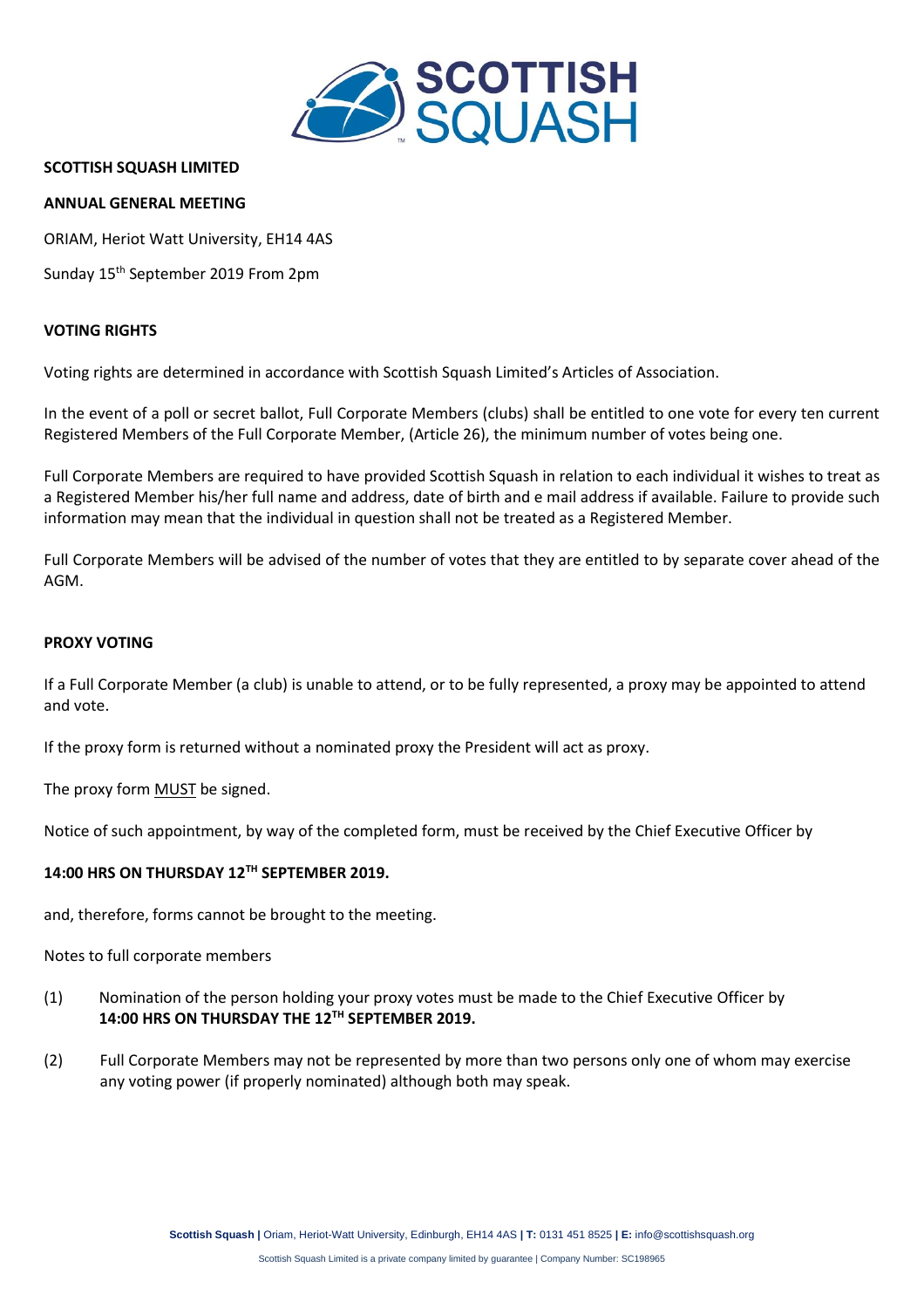

### **SCOTTISH SQUASH LIMITED**

### **ANNUAL GENERAL MEETING**

ORIAM, Heriot Watt University, EH14 4AS

Sunday 15 th September 2019 From 2pm

#### **PROXY FORM**

If used this form must be returned to:

Scottish Squash Limited, ORIAM, Heriot Watt University, EH14 4AS

# by 14:00 HRS ON THURSDAY THE 12<sup>TH</sup> SEPTEMBER 2019 in order to be valid.

Please complete the appropriate section below.

Full Corporate Member (Club)

| Name of club   |  |  |
|----------------|--|--|
|                |  |  |
| (in capitals): |  |  |
|                |  |  |

# We authorise the person named below to vote on our behalf:

| Name of proxy (in capitals):                    |  |
|-------------------------------------------------|--|
| Signature of authorised club<br>representative: |  |

If no name is inserted the President will act as proxy.

#### **Notes**:

A person may only represent (either as delegate or observer) one Full Corporate, Associated Regional Association or Affiliated Organisation, and may not vote or speak on behalf of another Full Corporate Member, Associated Regional Association or Affiliated Organisation.

Members of the Management Board shall not be permitted to represent in any capacity whatsoever a Full Corporate Member, Associated Regional Association or Affiliated Organisation.

A delegate shall, if so required, produce to the Management Board evidence sufficient to satisfy that Committee that he/she is the properly appointed delegate of the Full Corporate Member, Associated Regional Association or Affiliated Organisation he/she claims to represent.